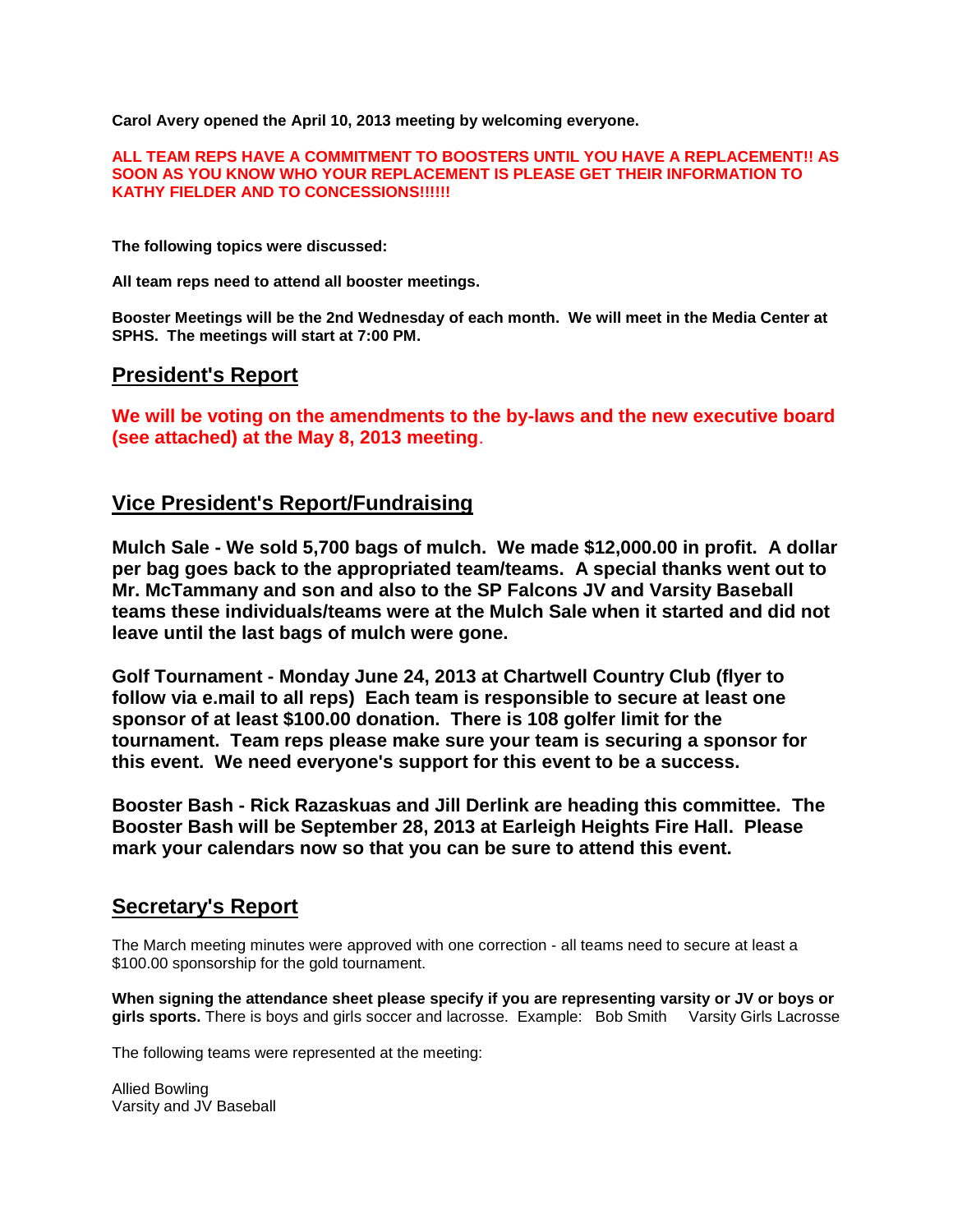Varsity and JV Boys Basketball Varsity and JV Girls Basketball **Cheerleading** Cross Country Varsity and JV Field Hockey Varsity and JV Football Golf JV Boys Lacrosse Varsity and JV Girls Lacrosse **Softball** Swimming Varsity and JV Boys Soccer Varsity and JV Girls Soccer Varsity Tennis Indoor Track Unified Bocce

#### **All reps are suppose to come to all booster meetings or if you cannot attend you are to send a replacement!!!!!**

The following teams were **not** represented at the meeting:

Varsity Boys Lacrosse Unified Tennis Volleyball Wrestling

## **Treasurer's Report**

All financial statements are up to date. Please check financials for your team when you receive copies, sometimes there are mistakes and they need to be reported and corrected. You can check you accounts on the website or e.mail Jim Henstrand at [jhenstrand@mtb.com](mailto:jhenstrand@mtb.com)

### **Membership**

#### **The following teams have a 100% membership - JV Baseball, JV and Varsity Girls Lacrosse**

You can download membership forms from the website. If you have any membership questions or you want to know the membership status of your team you can e.mail Becky Hogan at [rlhogan1@yahoo.com](mailto:rlhogan1@yahoo.com)

**Hardship cases must come from the coach. If you team has a hardship case the coach needs to get in touch with Becky Hogan.**

## **Athletic Director's Report**

**Fall Sports Try-out Dates: August 14, 2013 is the tentative date but it may be August 17, 2013.**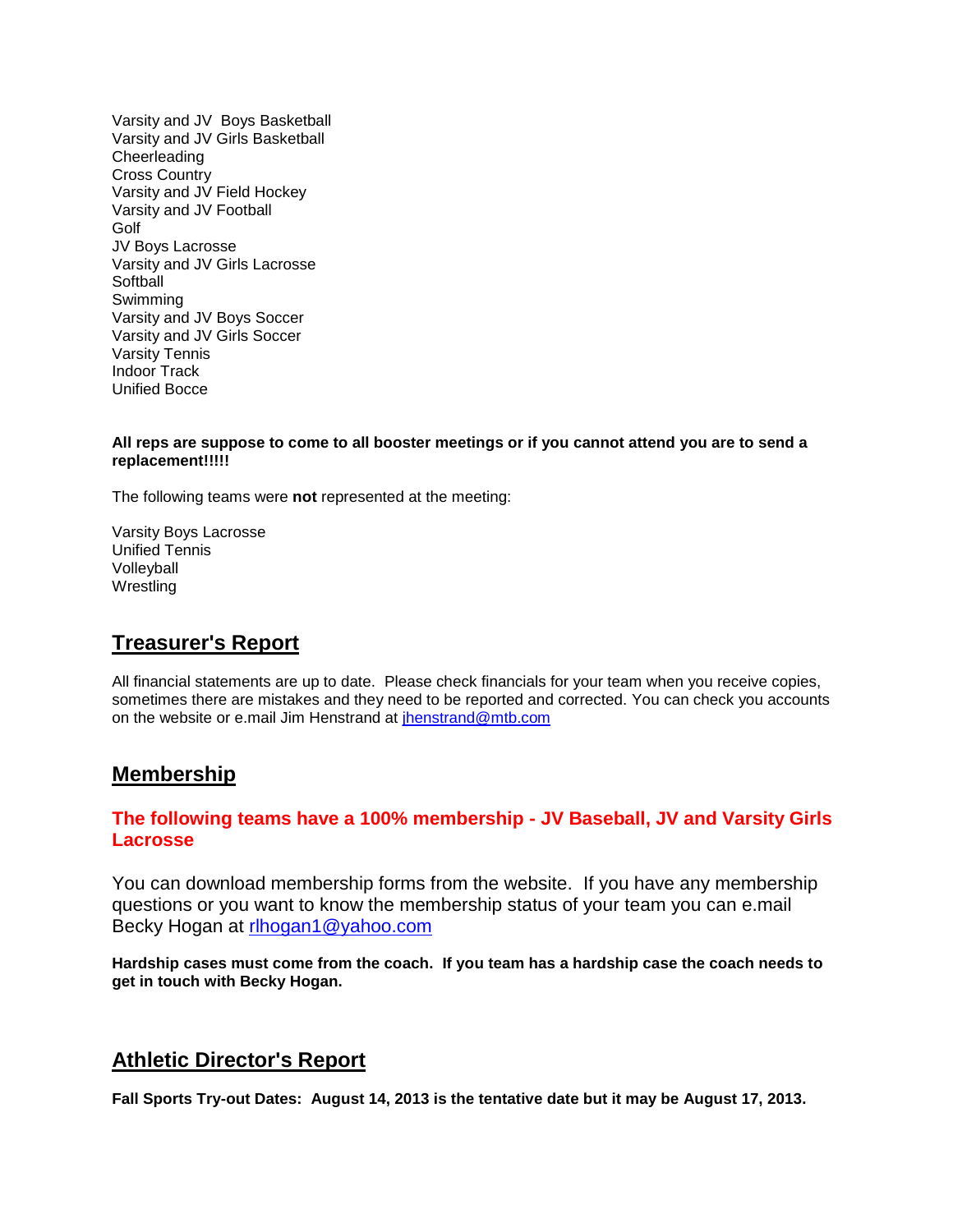**May 2, 2013 - meeting day for 8th graders for fall sports at SPMS from 3:00 to 4:00**

**May 23, 2013 - meeting for all fall sports at SPHS (paperwork will be handed out and any necessary information provided)**

**May 20, 2103 at 6:30 Senior Awards and Scholarships Ceremony**

**Tom Williams \$1,000 Scholarship goes to (1) senior female athlete and (1) senior male athlete and will be revealed on May 20, 2013 at ceremony**

There are several proposals that is waiting for final approval:

Practices to be limited to 2 hours on school nights

Prohibit open gyms or mats

Coaches that are ejected from games will have a attend some kind of training

### **Administration Report**

### **Concessions**

The ice machine is not working and there is a missing pipe for one of the sinks.

One (1) shopper is needed for concessions. If you or any one you know is interested please e.mail Kathy Zurlo at **[kdzurlo@verizon.net](mailto:kdzurlo@verizon.net)**

**New Policy!!!!! Team reps as soon as you get your volunteers to work the concession stand please forward this information to Kathy Zurlo at [kdzurlo@verizon.net](mailto:kdzurlo@verizon.net)**

The new spring schedule is out so please get your volunteers in place now and forward the information to Kathy Zurlo.

If there are any problems with the schedule please contact Kathy Zurlo at 410-562-9435 or at [kdzurlo@verizon.net](mailto:kdzurlo@verizon.net)

### **Sports/Team Schedules**

You can access your team's game schedule at [www.digitalsports.com](http://www.digitalsports.com/) or going to the [www.aacps.org](http://www.aacps.org/) website clicking on SPHS then Athletics. **Falcon's Sportsline number is 410-544-5302**

### **Discount Game Tickets**